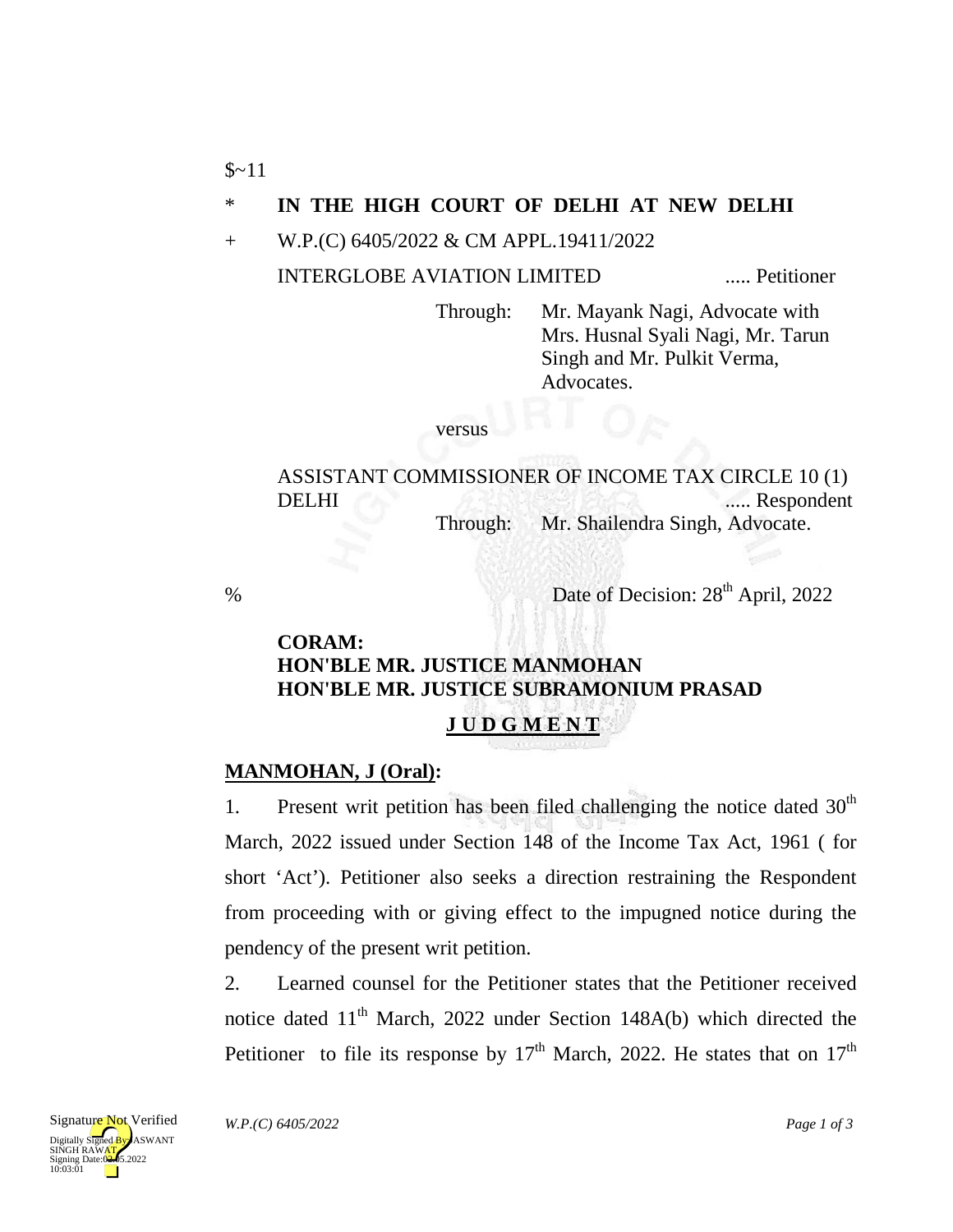March, 2022, the Petitioner filed a plea seeking fifteen days additional time to submit its reply. He states that the petitioner proceeded to file its detailed response on 29<sup>th</sup> March, 2022. He contends that in the impugned order dated  $30<sup>th</sup>$  March, 2022 the Revenue has failed to consider the reply dated  $29<sup>th</sup>$ March, 2022 and erroneously noted that no reply had been filed by the Petitioner.

3. Issue notice.

4. Mr. Shailendra Singh, learned counsel accepts notice on behalf of the Respondent. He states that the Petitioner by way of its letter dated  $17<sup>th</sup>$ March, 2022 had sought fifteen days time to respond from the date of the notice i.e.  $11<sup>th</sup>$  March, 2022.

5. Having heard learned counsel for the parties, this Court is of the view that the whole controversy revolves around the request for extension of time made by the Petitioner vide letter dated  $17<sup>th</sup>$  March, 2022. The relevant portion of the said letter is reproduced hereinbelow:-

> *"…In this regard, it is humbly submitted that the Assessee requires additional time to respond to the attached notice. Hence, your goodself is requested to allow us 15 days time to respond.*

*(emphasis supplied)"*

6. This Court is of the view that since the Petitioner had sought fifteen days additional time to respond, it would mean fifteen days from  $17<sup>th</sup>$  March, 2022. Consequently, the impugned order dated  $30<sup>th</sup>$  March, 2022 as well as consequential notice dated  $30<sup>th</sup>$  March, 2022 issued under Section 148 of the Act are set aside and the matter is remanded back to the Assessing Officer to consider and decide the petitioner's objections dated 29<sup>th</sup> March, 2022 in accordance with law within eight weeks.